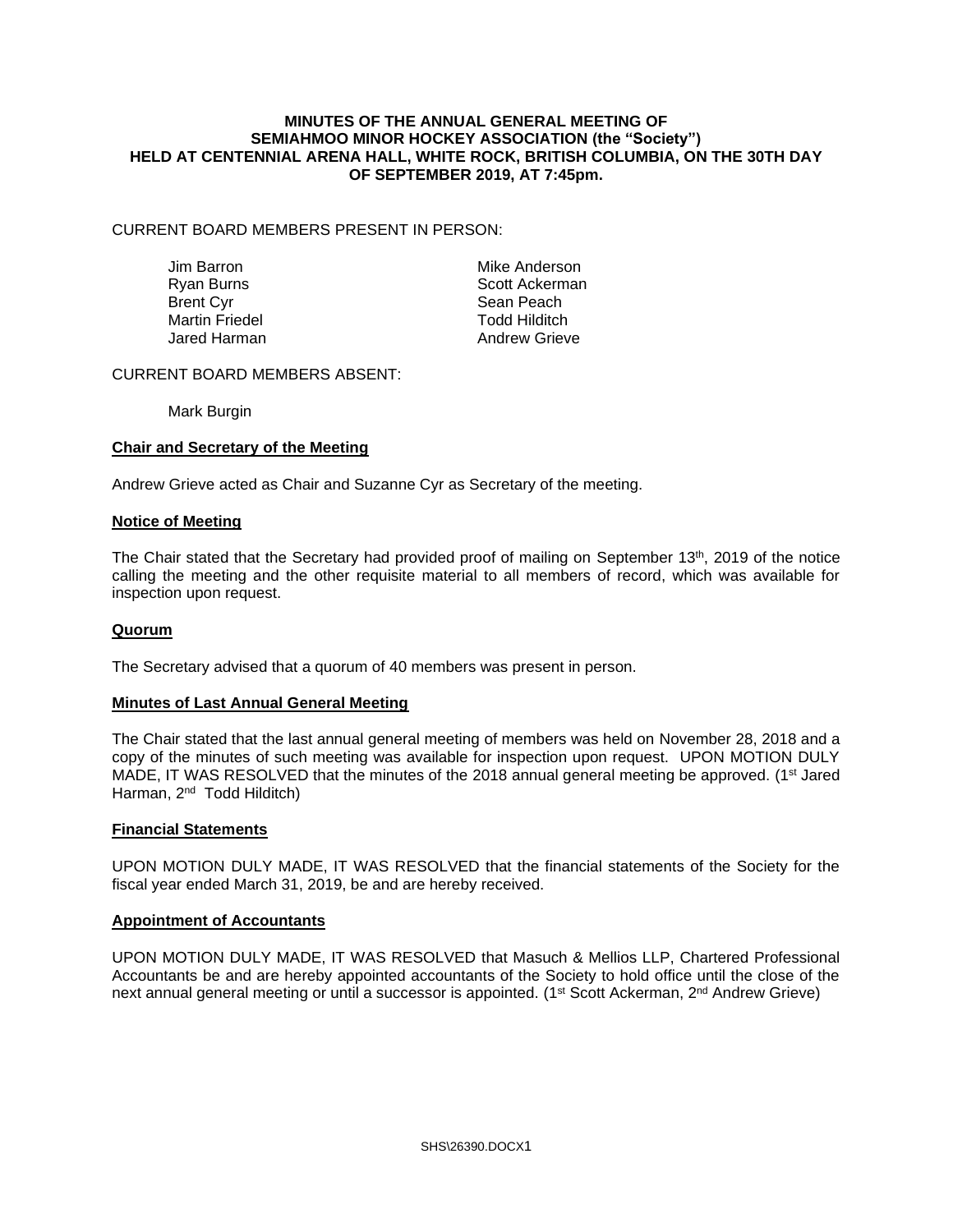## **Election of Directors**

The Chair noted that the following directors are currently serving a two year term and will continue to serve as directors for the coming year:

| Scott Ackerman | Ryan Burns    |
|----------------|---------------|
| Brent Cyr      | Mike Anderson |

The Chair then asked for nominations for directors of the Society and the following persons were nominated for the following terms:

| Name                  | Term      |
|-----------------------|-----------|
| Jim Barron            | 2019-2021 |
| <b>Todd Hilditch</b>  | 2019-2021 |
| Jared Harman          | 2019-2021 |
| <b>Martin Friedel</b> | 2019-2021 |
| Sean Peach            | 2019-2021 |
| <b>Chad Grisdale</b>  | 2019-2021 |

UPON MOTION DULY MADE, IT WAS RESOLVED that the following persons be and are hereby elected directors of the Society to hold office for the terms described below or until their successors are elected or appointed, subject to the provisions of the Society's Bylaws, namely:

| Name                  | Term      |
|-----------------------|-----------|
| Jim Barron            | 2019-2021 |
| <b>Todd Hilditch</b>  | 2019-2021 |
| Jared Harman          | 2019-2021 |
| <b>Martin Friedel</b> | 2019-2021 |
| Sean Peach            | 2019-2021 |
| <b>Chad Grisdale</b>  | 2019-2021 |

The Chair then advised that as a result of the foregoing elections, the directors for the coming year would consist of the following persons:

| Jim Barron | <b>Todd Hilditch</b> | Jared Harman |
|------------|----------------------|--------------|
|------------|----------------------|--------------|